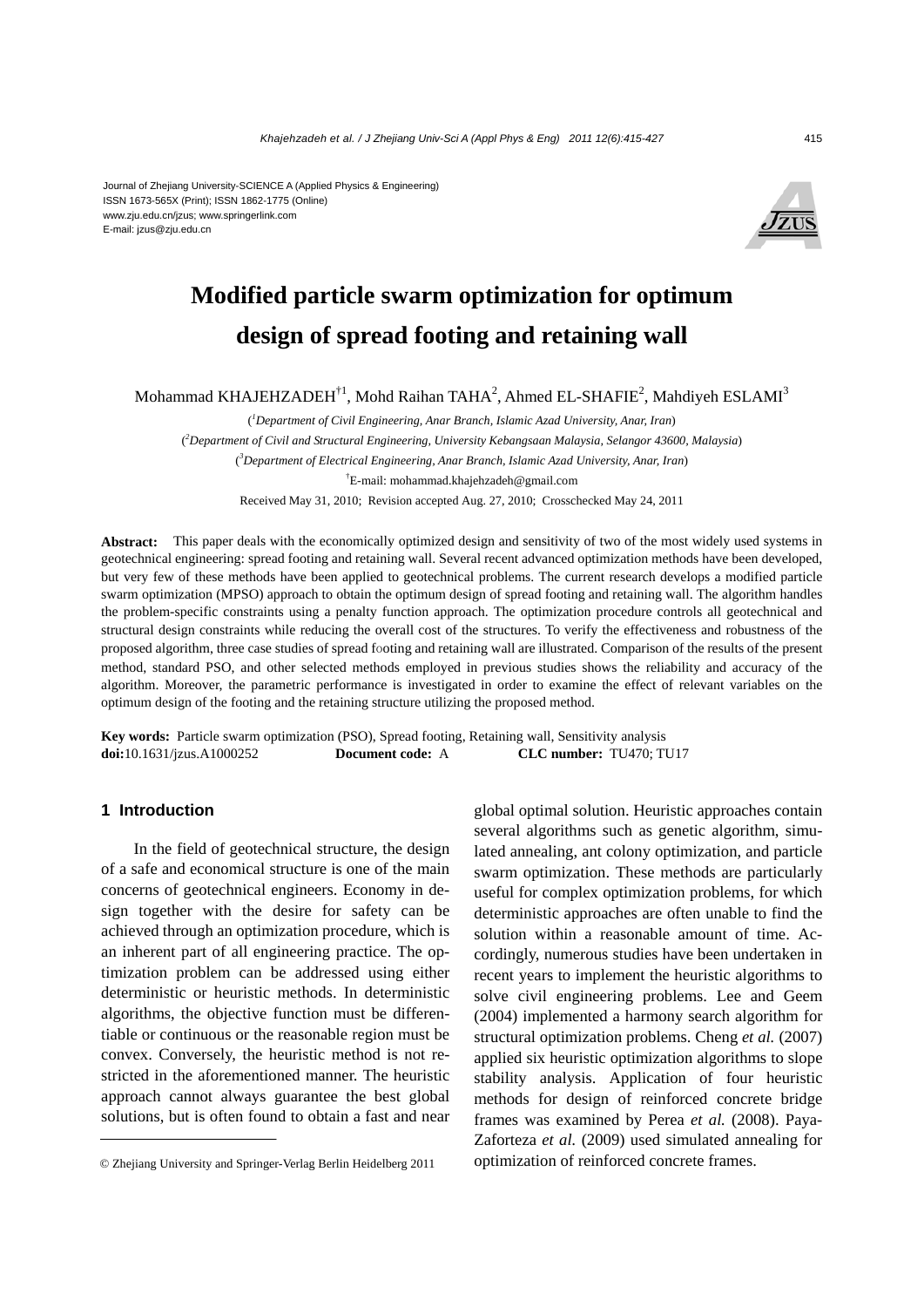This paper is concerned with the optimization of two common types of geotechnical structures: spread footing and retaining wall. Optimum design of these structures using both deterministic and heuristic approaches has been the subject of a number of studies (Saribas and Erbatur, 1996; Basudhar *et al.,*  2008; Wang and Kulhawy, 2008; Yepes *et al.,* 2008; Ahmadi-Nedushan and Varaee, 2009; Wang, 2009). However, the method presented here for the optimization of spread footing and retaining wall, is a new approach using the particle swarm optimization (PSO) algorithm.

PSO was introduced by Kennedy and Eberhart (1995), and is a kind of random search algorithm that simulates natural evolutionary processes, by mimicking the social behavior of flocks (swarms) of birds and insects (particles). Compared with other evolutionary computation algorithms, like genetic algorithms, PSO has some advantages including simple implementation, small computational load, and fast convergence. Therefore, it is efficient for solving many problems for which it is difficult to find accurate mathematical models. Despite these advantages, the PSO algorithm easily degrades into local minima when solving complex optimization problems. Recently, various studies have been undertaken to overcome this weakness and to improve the performance of the standard PSO. Trials for this approach include guaranteed convergence PSO by van den Bergh and Engelbrecht (2002), adaptive PSO by Xie *et al*. (2002), fully informed PSO by Mendes *et al*. (2004), PSO with disturbance term by He and Han (2006), *θ*-PSO by Zhong *et al.* (2008), etc.

In the present study, we propose a modified particle swarm optimization (MPSO) for optimum design of spread footing and retaining wall. Three numerical examples are presented to illustrate the effectiveness and robustness of the new method. The results show that the presented algorithm has a fast convergence rate with a high degree of accuracy. In addition, a sensitivity analysis is carried out using the new procedure to investigate the effect of the most relevant parameters on the optimum design of the tested structures. Although the proposed method is applied to spread footing and retaining wall, it is a general optimization procedure that can be easily adapted to other types of engineering optimization problems.

#### **2 Particle swarm optimization**

Particle swarm optimization is a population based stochastic optimization method. It seeks the optimal solution from a population of moving particles, based on a fitness function. Each particle represents a potential answer, and has a position  $(X_i^k)$ and a velocity  $(V_i^k)$  in the problem space. Each particle keeps a record of its individual best position  $(P_i^k)$ , which is associated with the best fitness it has achieved thus far, at any step in the solution. This value is known as pbest*.* Moreover, the optimum position between all the particles obtained so far in the swarm is stored as the global best position  $(P_g^k)$ . This location is called gbest*.* The velocity of each particle and its new position will be updated according to the following equations and Fig. 1 (Shi and Eberhart, 1998):

$$
X_i^{k+1} = X_i^k + V_i^{k+1},\tag{1}
$$

$$
V_i^{k+1} = wV_i^k + c_1r_1(P_i^k - X_i^k) + c_2r_2(P_g^k - X_i^k),
$$
  
\n
$$
i = 1, 2, 3, ..., N,
$$
 (2)

where  $w$  is an inertia weight that controls a particle's exploration during a search,  $c_1$  and  $c_2$  are positive numbers explaining the weight of the acceleration terms that guide each particle toward the individual best and the swarm best positions respectively,  $r_1$  and  $r<sub>2</sub>$  are uniformly distributed random numbers in the range of 0 to 1, and *N* is the number of particles in the swarm. The inertia weighting function in Eq. (2) is usually calculated by

$$
w = w_{\text{max}} - (w_{\text{max}} - w_{\text{min}}) \times k / G, \qquad (3)
$$

where  $w_{\text{max}}$  and  $w_{\text{min}}$  are the maximum and minimum values of  $w$ ,  $G$  is the maximum number of iterations, and *k* is the current iteration number.

The first term in Eq. (2),  $wV_i^k$ , enables each particle to perform a global search by exploring a new search space. The last two terms in Eq. (2),  $c_1 r_1 (P_i^k - X_i^k)$  and  $c_2 r_2 (P_g^k - X_i^k)$ , enable each particle to perform a local search around its individual best position (pbest) and the swarm best position (gbest).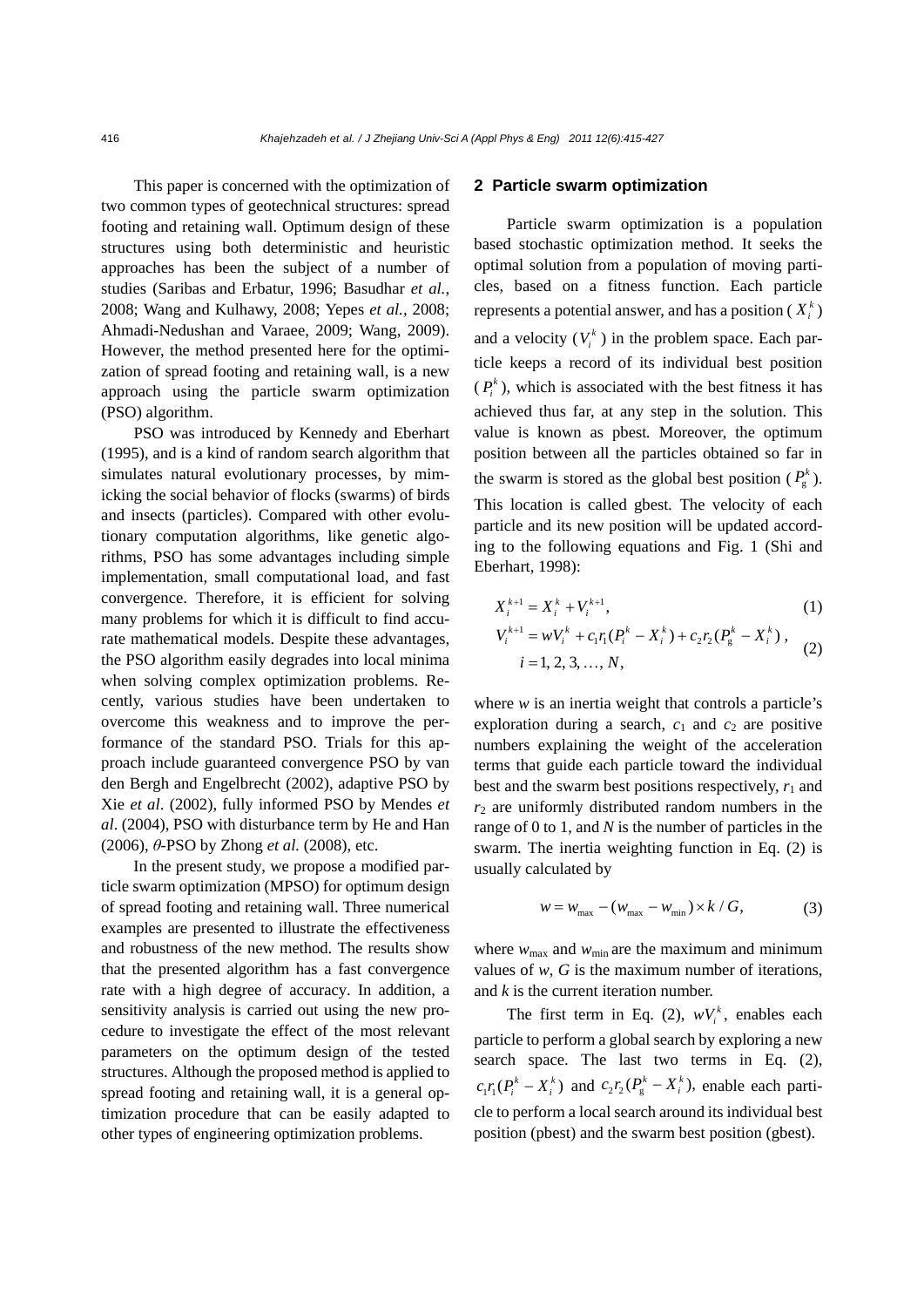

**Fig. 1 Position update of particles in particle swarm optimization** 

### **3 Modified particle swarm optimization**

This study proposes an MPSO based on PSO with passive congregation (PSOPC) introduced by He *et al.* (2004). The theory of PSOPC introduces an additional part at the end of the velocity update formula, Eq. (2), known as the passive congregation part. The basic idea is that individuals need to monitor both their environment and their surroundings. Thus, each group member receives a multitude of information from other members, which may decrease the possibility of a failed attempt at detection or a meaningless search. This kind of information exchange can be realized by a model called passive congregation. The updated velocity equation in PSOPC is defined (He *et al.*, 2004):

$$
V_i^{k+1} = wV_i^k + c_1r_1(P_i^k - X_i^k) + c_2r_2(P_g^k - X_i^k) + c_3r_3(R_i^k - X_i^k),
$$
 (4)

where  $R_i^k$  is a particle selected randomly from the swarm,  $c_3$  is the passive congregation coefficient, and  $r_3$  is a uniform random sequence in the range of 0 to 1. It must be noted that each particle obtains passive additional information from another particle that is selected at random. This could increase the diversity of the swarm and lead to a better result.

To improve the search performance of the algorithm, this study introduces a new velocity update equation by applying a time varying restriction factor in Eq. (4):

$$
V_i^{k+1} = \psi[wV_i^k + c_1r_1(P_i^k - X_i^k) + c_2r_2(P_g^k - X_i^k) + c_3r_3(R_i^k - X_i^k)],
$$
 (5)

where *ψ* is a restriction factor used to control and constrict velocities, defined as follows:

$$
\psi = \psi_{\text{max}} - (\psi_{\text{max}} - \psi_{\text{min}}) \times \exp[-(4k/G)^2],
$$
 (6)

where  $\psi_{\text{max}}$  and  $\psi_{\text{min}}$  are the maximum and minimum values of *ψ*. The restriction factor greatly elevates the abilities of exploration (expanding global investigation of the search space) and exploitation (finding the optima around a good solution) of the algorithm. Eqs. (5) and (6) facilitate an initial global search with a relatively large value of *ψ* during early iterations, which allows the particles to move around the search space instead of moving toward pbest. The gradual reduction of the restriction factor over the iterations, decreases the amplitude of a particle's oscillations and narrows down the algorithm exploration. It encourages the particles to concentrate the search effort on the best solutions found so far and to converge to the global optima in the latter part of the optimization.

## **4 Constraint optimization using MPSO**

The general constrained nonlinear optimization problem can be defined as

minimize 
$$
f(X)
$$
  
\nsubject to  
\n $g_i(X) \le 0, i=1, 2, ..., p,$   
\n $h_j(X)=0, j=1, 2, ..., m,$   
\n $L_k \le X_k \le U_k, k=1, 2, ..., n,$  (7)

where  $X$  is the *n*-dimensional vector of design variables,  $f(X)$  is the objective function,  $g(X)$  and  $h(X)$  are the inequality and equality constraints, and *Lk* and *Uk* are the lower and upper bound constraints.

A careful inspection of the MPSO algorithm reveals that only the objective function is used to check if the new particle position is more favorable than the previous one. A number of approaches have been taken in the evolutionary computing field to execute the constraint handling. These methods can be grouped into four categories: methods that preserve the feasibility of solutions, penalty-based methods, methods that clearly distinguish between feasible and unfeasible solutions, and hybrid methods. The most common approach is the penalty method, which adds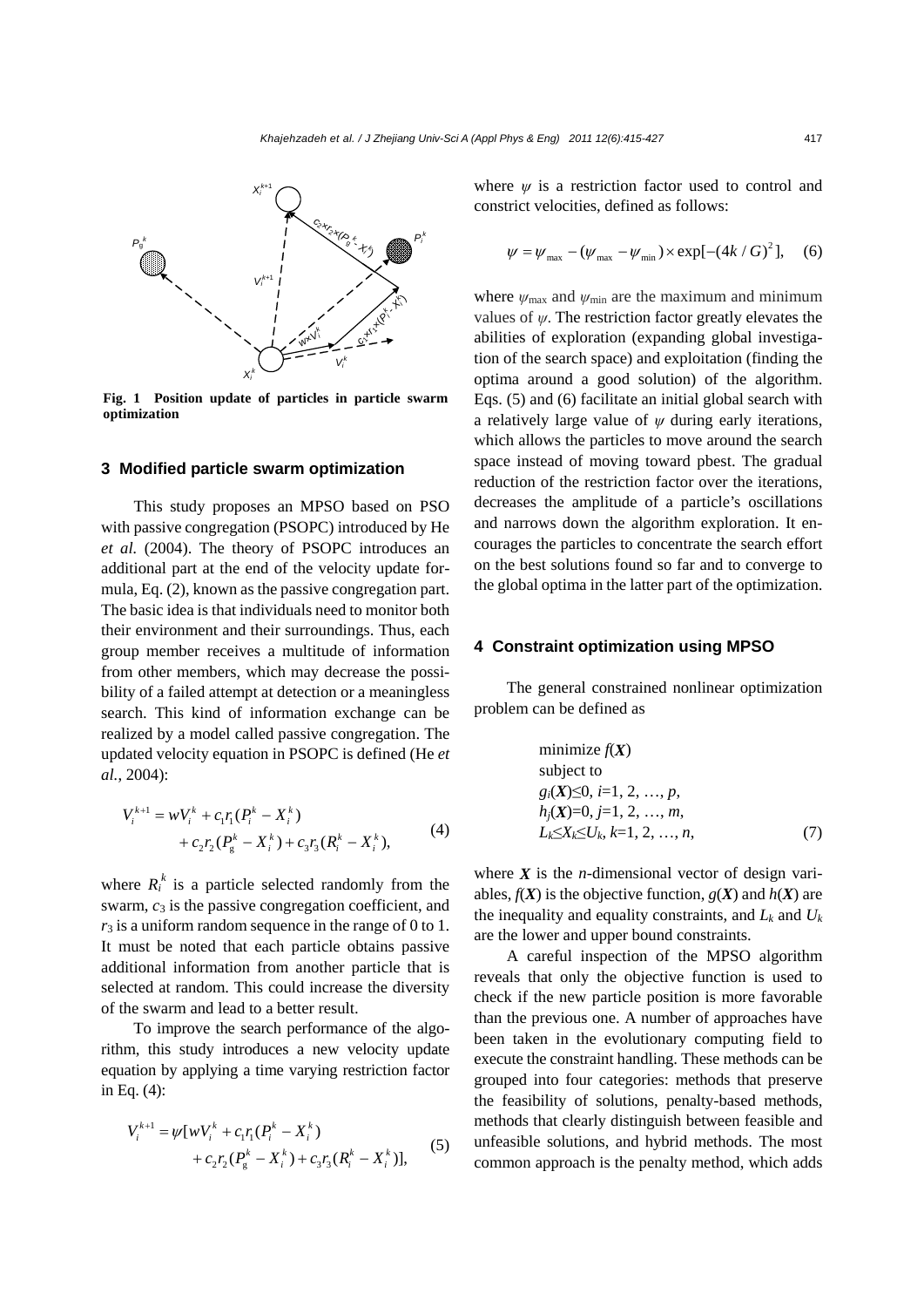a penalty to the objective function to decrease the quality of unfeasible solutions.

In this work, the penalty-based method proposed by Parsopoulos and Vrahatis (2002) was used. In this approach, the constraint optimization problem in Eq. (7) is replaced with the alternative unconstrained problem as follows:

$$
F(X) = f(X) + r \sum_{i=1}^{p+m} q_i^l(X), \tag{8}
$$

where  $F(X)$  is the penalized objective function,  $f(X)$  is the original objective function of the problem in Eq. (7), *r* is a penalty factor, and *l* is the power of the penalty function. The function  $q_i(X)$  is a relative violation function of the constraints, and is given as

$$
q_i(X) = \begin{cases} \max\{0, g_i(X)\}, & 1 \le i \le p, \\ |h_{i-p}(X)|, & p+1 \le i \le p+m. \end{cases}
$$
 (9)

The parameters *r* and *l* are problem dependent, and *r* should be a suitably large positive constant. In the present study, the values set for *r* and *l* were 1000 and 2, respectively.

## **5 Optimum cost design of spread footing**

Spread footings are the most widely used type of foundations because they are usually more economical than the others. A minimum amount of equipments and skill are required for the construction of spread footings. Furthermore, the conditions of the footings and the supporting soil can be readily examined. Design requirements for these structures fall into three classes: structural design constraints, geotechnical design constraints, and economics. Traditional methods for the design of these structures are based on trial and error. In the traditional methods, a trial design is proposed and checked against the geotechnical and structural requirements, which is followed by revision of the trial design, if necessary. Moreover, there is no guarantee that the final design is an economically optimum design. However, in the case of optimum design all requirements are considered simultaneously, and it is guaranteed that the final design is optimized economically. In order to optimize footing design using the proposed MPSO, it is necessary to define the design variables, design constraints, and the objective function. A brief description of these parameters is presented in the following sections.

### **5.1 Design variables**

The design variables chosen for the formulation are related to the cross-sectional dimensions of the footing and various reinforcing steel areas. Six design variables are considered, including the length of footing  $(Y_1)$ , width of footing  $(Y_2)$ , thickness of footing  $(Y_3)$ , depth of embedment  $(Y_4)$ , long direction reinforcement  $(Y_5)$ , and short direction reinforcement (*Y*6) (Fig. 2).



**Fig. 2 Reinforced spread footing** 

*E*, *φ*′, and *γ*: Young's modulus, effective friction angle, and unit weight of soil, respectively; *P* and *M*: axial load and bending moment applied on the footing

#### **5.2 Design constraints**

According to Bowles (1982), ACI 318-05 (2005), and Budhu (2006), the design constraints may be classified as geotechnical and structural requirements summarized in Table 1. These requirements represent the failure modes as a function of design variables.

#### **5.3 Objective function**

The total cost of the spread footing is considered as the objective function in the analysis. The cost function may be expressed in the following form:

$$
f(Y) = C_{\rm c}V_{\rm c} + C_{\rm e}V_{\rm e} + C_{\rm b}V_{\rm b} + C_{\rm f}A_{\rm f} + C_{\rm s}W_{\rm s}, \quad (10)
$$

where  $C_c$ ,  $C_e$ ,  $C_b$ ,  $C_f$ , and  $C_s$  show the unit price of concrete, excavation, backfill, formwork, and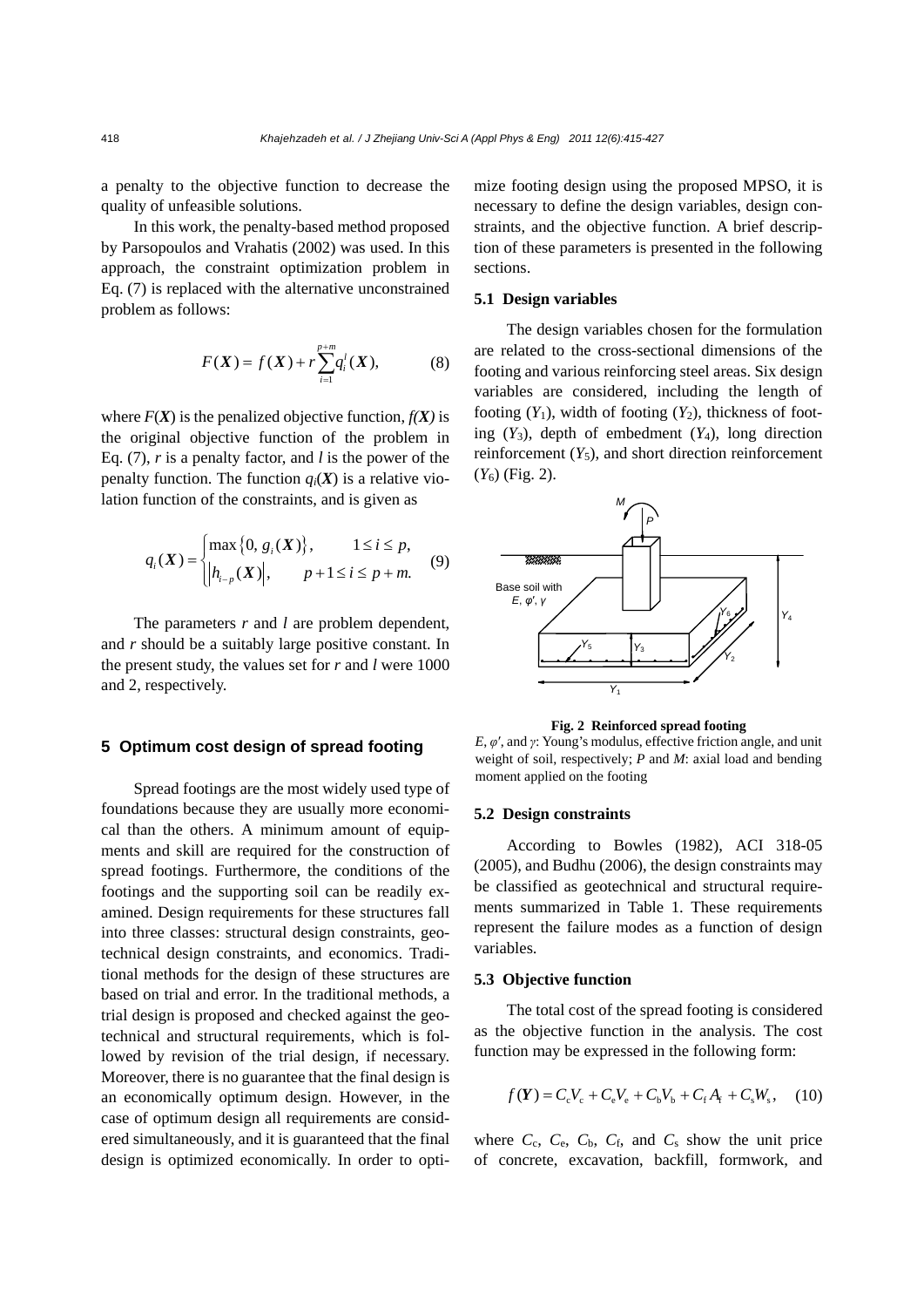**Table 1 Failure modes of spread footing** 

| IC.      | Failure mode                              | Constraint                                                            |
|----------|-------------------------------------------|-----------------------------------------------------------------------|
| $g_1(Y)$ | Settlement of footing                     | $\delta \leq \delta_{\rm all}$                                        |
| $g_2(Y)$ | Bearing capacity                          | $q_{\text{max}} \leq q_{\text{ult}} / FS$                             |
| $g_3(Y)$ | Flexure failure                           | $M_v/\phi_M \leq M_v$                                                 |
| $g_4(Y)$ | Punching shear failure                    | $V_{\rm u}$ / $\phi_{\rm v} \leq \min \times \sqrt{f_{\rm c}' b_0} d$ |
| $g_5(Y)$ | One way shear failure                     | $V_{\rm n}$ / $\phi_{\rm v} \le \sqrt{f_{\rm c}} b d$ / 6             |
| $g_6(Y)$ | Minimum depth of<br>embedment             | $0.5 \le Y_4$                                                         |
| $g_7(Y)$ | Maximum depth of<br>embedment             | $Y_4 \leq 2$                                                          |
| $g_8(Y)$ | Minimum steel area for<br>long direction  | $Y_5 \ge 0.002 Y_1 Y_3$                                               |
| $g_9(Y)$ | Minimum steel area for<br>short direction | $Y_6 \geq 0.002 Y_2 Y_3$                                              |

IC: inequality constraint;  $\delta$ : immediate settlement of footing;  $\delta$ <sub>all</sub>: allowable settlement of footing, 40 mm;  $q_{\text{max}}$ : maximum intensity of soil pressure;  $q_{ult}$ : ultimate bearing capacity; FS: factor of safety, 3.0;  $M_u$  and  $M_n$ : ultimate and nominal bending moments, respectively;  $φ_M$ : flexure strength reduction factor, 0.9; *V*<sub>u</sub>: upward ultimate shear force;  $\phi_V$ : shear strength reduction factor, 0.85; min: min  $\{(1+2/\beta_c)/6, (\alpha_s d/b_0 + 2)/12, 1/3\}$ , where  $\beta_c$ is the ratio of the long side to the short side of the loaded area, and values of  $\alpha_s$  are given as follows: 40 for interior, 30 for edge, and 20 for corner columns;  $f_c$  : compressive strength of concrete;  $b_0$ : perimeter of critical section of footing; *d*: effective depth of footing; *b*: width of resisting shear area

reinforcement, respectively. The unit prices considered here are presented in Table 2 (Wang and Kulhawy, 2008). In addition,  $V_c$ ,  $V_e$ , and  $V_b$  denote the volumes of concrete, excavation, and backfill, *A*f shows the area of formwork, and  $W_s$  indicates the weight of steel. These quantities are functions of design parameters (*Y*1, *Y*<sub>2</sub>, …, *Y*<sub>6</sub>) and can be calculated explicitly.

**Table 2 Spread footing assembly unit price (Wang and Kulhawy, 2008)**

| Work task          | Price              |
|--------------------|--------------------|
| Excavation         | $25.16$ USD/ $m^3$ |
| Formwork           | 51.97 $USD/m^2$    |
| Reinforcement      | $2.16$ USD/kg      |
| Concrete           | 173.96 $USD/m^3$   |
| Compacted backfill | $3.97$ USD/ $m3$   |

By substituting the objective function of Eq. (10) and the inequality constraints of Table 1 into Eq. (8), the main objective function (fitness function) for cost optimization of spread footing using MPSO is defined as follows:

$$
F(Y) = f(Y) + r \sum_{i=1}^{9} \max \left\{ 0, g_i(Y) \right\}^l.
$$
 (11)

#### **6 Optimum cost design of retaining wall**

The retaining wall is a soil-structure system intended to support earth backfills. Retaining walls have traditionally been constructed with plain or reinforced concrete, with the purpose of sustaining the soil pressure arising from the backfill. This section is concerned with the economical design of a reinforced concrete cantilever (RCC) retaining wall. Design variables, constraints, and the objective function for optimization of RCC retaining walls using the proposed MPSO are illustrated in the following sections.

#### **6.1 Design variables**

As shown in Fig. 3, eight design variables are the width of heel  $(X_1)$ , stem thickness at the top  $(X_2)$ , stem thickness at the bottom  $(X_3)$ , width of the toe  $(X_4)$ , thickness of the base slab  $(X_5)$ , vertical steel area of the stem  $(X_6)$ , horizontal steel area of the toe  $(X_7)$ , and horizontal steel area of the heel  $(X_8)$  per unit length of the wall.

In Fig. 3,  $\varphi'_1$  and  $\gamma_1$  are the effective friction angle and unit weight of retained soil;  $\varphi'_2$ ,  $\gamma_2$ , and  $c_2$  are the effective friction angle, unit weight, and cohesion of base soil;  $P_a$  is the active earth pressure;  $P_p$  is the passive earth pressure;  $\beta$  is the backfill slope angle;



**Fig. 3 Cross section of the reinforced concrete cantilever retaining wall**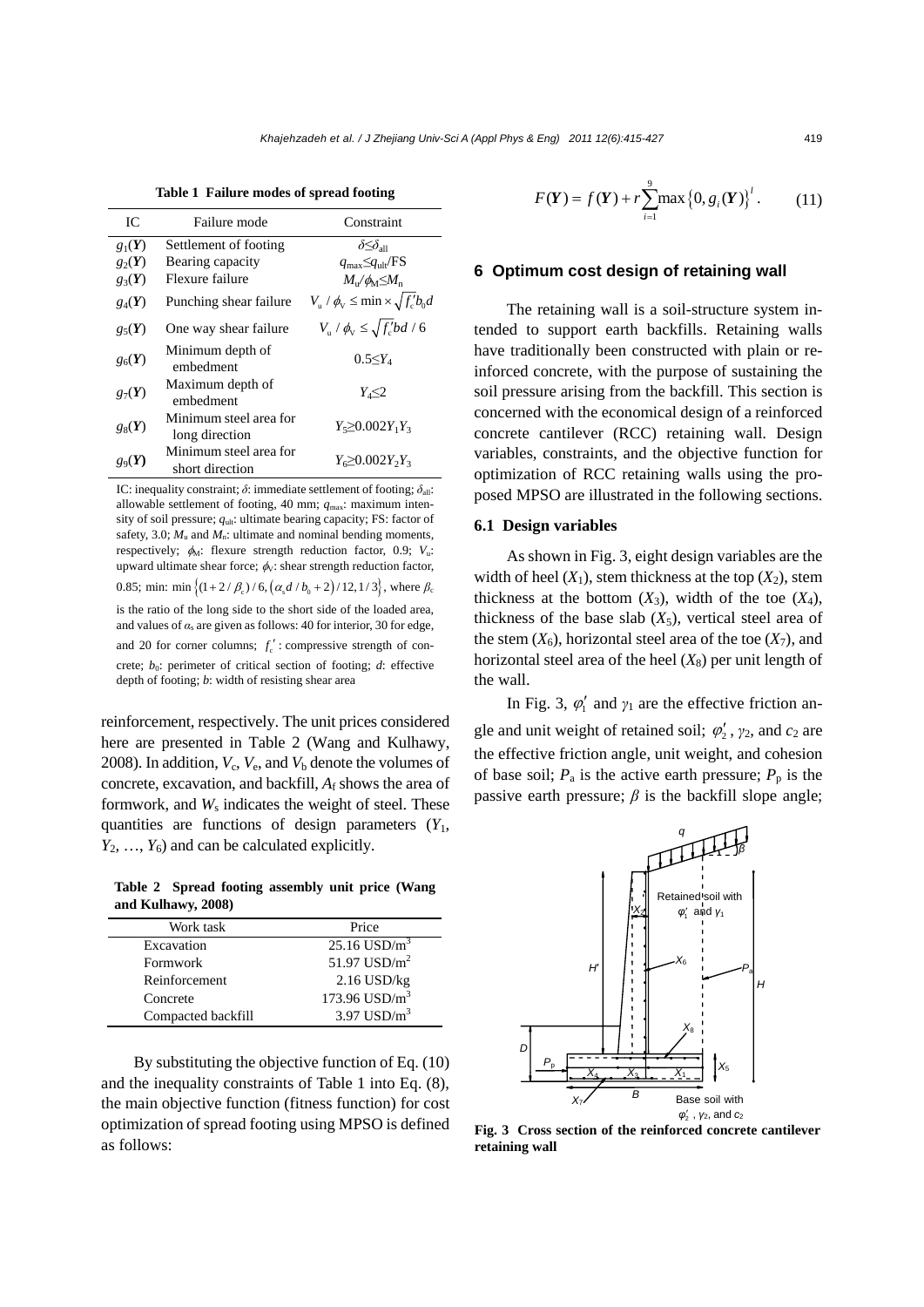*D* is the depth of soil in front of the wall; *B* is the base width of the wall's foundation; *H* and *H*′ are the heights of wall and stem, respectively; *q* is the surcharge load.

## **6.2 Design constraints**

The various design constraints shall be considered in the optimization of the retaining structure. The constraints may be classified as geotechnical and structural constraints. According to Bowles (1982), these constraints are summarized in Table 3. Furthermore, as recommended by Yepes *et al.* (2008), the maximum deflection at the top of the stem should not exceed an acceptable threshold level (1/150 height of the stem).

**Table 3 Failure modes of the retaining wall (Bowles, 1982; Yepes** *et al.***, 2008)**

| IC.         | Failure mode              | Constraints                                       |
|-------------|---------------------------|---------------------------------------------------|
| $g_1(X)$    | Sliding stability         | $FS_{sl} \leq \Sigma F_R / \Sigma F_d$            |
| $g_2(X)$    | Overturning stability     | $FS_{\alpha} \leq \Sigma M_{R}/\Sigma M_{\Omega}$ |
| $g_3(X)$    | Bearing capacity          | $FS_b \leq q_{\text{ult}}/q_{\text{max}}$         |
| $g_4(X)$    | Eccentricity failure      | e > B/6                                           |
| $g_5(X)$    | Toe shear                 | $\tau_c \geq \tau_{\rm vtoe}$                     |
| $g_6(X)$    | Toe moment                | $M_{\rm Rtoe} \geq M_{\rm toe}$                   |
| $g_7(X)$    | Heel shear                | $\tau_c \geq \tau_{\text{vheel}}$                 |
| $g_8(X)$    | Heel moment               | $M_{\rm Rheel}$ $\geq$ M <sub>heel</sub>          |
| $g_9(X)$    | Shear at bottom of stem   | $\tau_c \geq \tau_{\text{vstem}}$                 |
| $g_{10}(X)$ | Moment at bottom of       | $M_{\rm R\, stem}$ $\geq$ $M_{\rm stem}$          |
|             | stem                      |                                                   |
|             | Deflection at top of stem | $\delta_{\rm max} \leq H'/150$                    |

IC: inequality constraint;  $FS_{sl}$ : factor of safety against sliding, 1.5;  $FS_{ot}$ : factor of safety against overturning, 1.5;  $FS_{b}$ : factor of safety against bearing capacity, 3.0;  $F_R$ : horizontal resisting force;  $F_d$ : horizontal driving force;  $M_{\text{R}}$ : resisting moment;  $M_{\text{Rtoe}}$ ,  $M_{\text{Rheel}}$ , and  $M_{\text{Rstem}}$ : resistant moments of toe slab, heel slab, and stem, respectively;  $M_{\text{ice}}$ ,  $M_{\text{heel}}$ , and  $M_{\text{stem}}$ : maximum bending moments of toe slab, heel slab, and stem, respectively;  $M<sub>O</sub>$ : overturning moment;  $q_{\text{max}}$ : maximum intensity of soil pressure;  $q_{\text{ult}}$ : ultimate bearing capacity; *τ*<sub>c</sub>: shear strength of concrete; *τ*<sub>νtoe</sub>: nominal shear stress of toe; *τ*vheel: nominal shear stress of heel; *τ*vstem: nominal shear stress of stem; *e*: eccentricity of the resultant force;  $\delta_{\text{max}}$ : maximum deflection at the top of the stem

Moreover, as recommended in (Bowles, 1982) and (ACI 318-05, 2005), all design variables have practical minimum and maximum values. The upper and lower bound constraints are presented in Table 4. According to Tables 3 and 4, a total of 24 inequality constraints should be considered in the optimization of the retaining wall.

#### **6.3 Objective function**

The objective function is considered as the total cost of the retaining wall:

**Table 4 Upper and lower bounds for design variables of retaining wall**

| Parameter               | Lower bound          | Upper bound         |
|-------------------------|----------------------|---------------------|
| B(m)                    | 0.4H                 | 0.7H                |
| $X_2$ (cm)              | 20                   |                     |
| $X_4(m)$                | 0.4H/3               | 0.7H/3              |
| $X_5(m)$                | H/12                 | H/10                |
| $X_6$ (m <sup>2</sup> ) | $0.0035(X_2 - 0.01)$ | $0.016(X_3 - 0.01)$ |
| $X_7(m^2)$              | $0.0035(X_5=0.01)$   | $0.016(X_5=0.01)$   |
| $X_8(m^2)$              | $0.0035(X_5=0.01)$   | $0.016(X_5=0.01)$   |

*B*: width of the footing;  $X_2$ : stem thickness at the top;  $X_3$ : stem thickness at the bottom;  $X_4$ : width of the toe;  $X_5$ : thickness of the base slab;  $X_6$ : vertical steel area of the stem;  $X_7$ : horizontal steel area of the toe;  $X_8$ : horizontal steel area of the heel; *H*: height of the wall

$$
f(\mathbf{X}) = C_{\rm c} V_{\rm c} + C_{\rm e} V_{\rm e} + C_{\rm b} V_{\rm b} + C_{\rm f} A_{\rm f} + C_{\rm s} W_{\rm s}. \tag{12}
$$

The parameters are defined in Eq. (10) and the values of unit price are presented in Table 5 (Yepes *et al.,* 2008). Finally, the main objective function may be obtained by substituting the objective function of Eq. (12) and inequality constraints presented in Tables 3 and 4 into Eq. (8). Therefore, the final objective function (fitness function) for cost optimization of the retaining structure using MPSO can be formulated in the following form:

$$
F(X) = f(X) + r \sum_{i=1}^{24} \max \left\{ 0, g_i(X) \right\}^l. \tag{13}
$$

**Table 5 Reinforced concrete cantilever retaining walls assembly unit price (Yepes** *et al.,* **2008)**

| Work task                  | Price                     |
|----------------------------|---------------------------|
| Earth removal              | $3.01$ USD/m <sup>3</sup> |
| <b>Foundation formwork</b> | 18.03 $USD/m^2$           |
| Stem formwork              | 18.63 $USD/m^2$           |
| Reinforcement              | $0.56$ USD/kg             |
| Concrete in foundations    | 50.65 $USD/m^3$           |
| Concrete in stem           | 56.66 $USD/m^3$           |
| Earth fill-in              | 4.81 $USD/m^3$            |

#### **7 Model applications**

The implementation procedure of the proposed MPSO for the economic design of spread footings and retaining walls is shown as a flowchart in Fig. 4. The flowchart is self-explanatory, as each single part of the algorithm has been already discussed in previous sections. To verify the effectiveness of the implemented algorithm, the formulation and solution are tested with designs of several cases of spread footings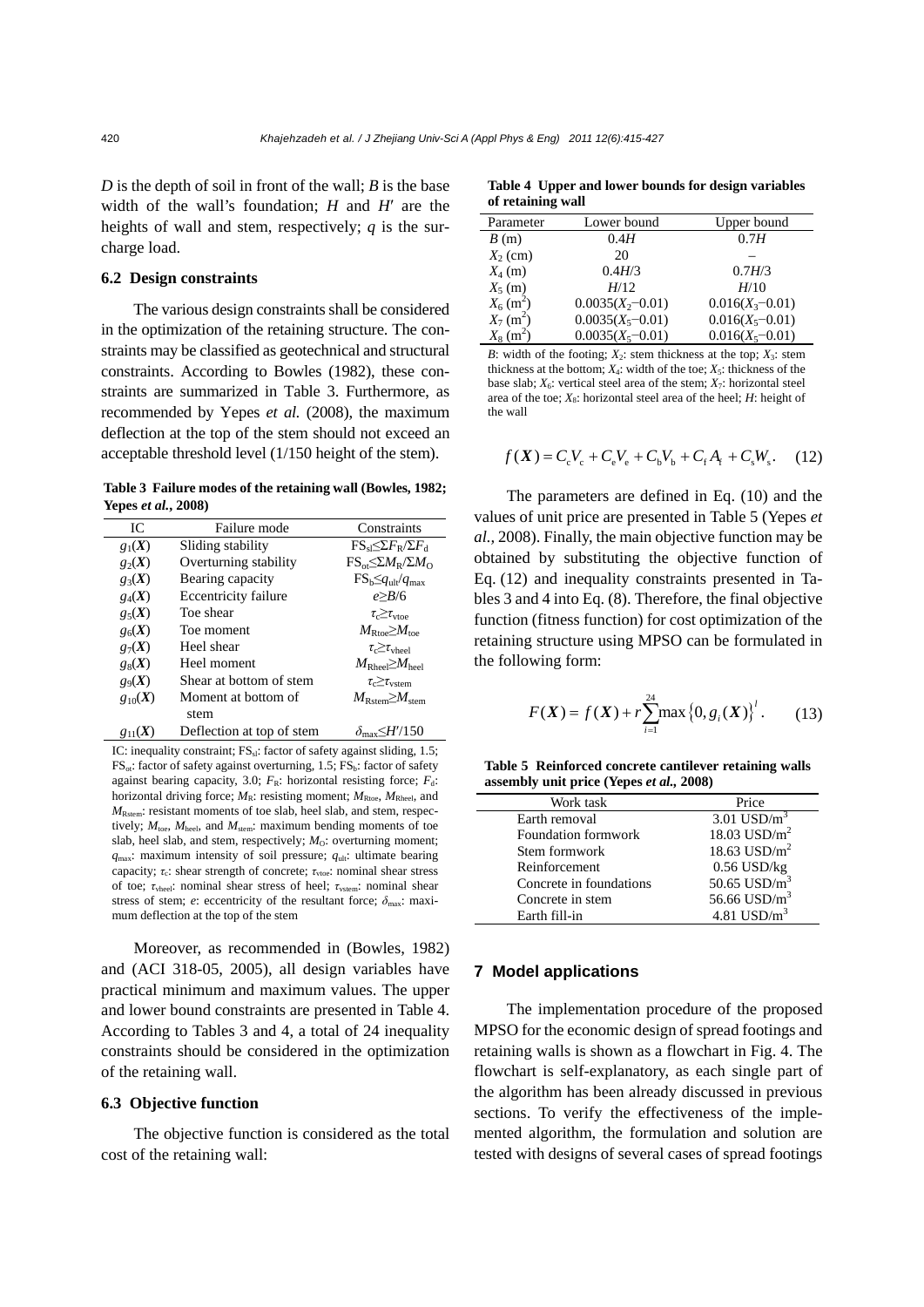

**Fig. 4 Flowchart of the modified particle swarm optimization used for the optimization of the spread footing and the retaining wall**

and retaining walls by changing the soil parameters, material properties, etc. However, three representative cases are reported in the following sections. The result of the proposed method is compared with the results of PSO, PSOPC, and other selected methods employed in previous studies. The optimization procedure following the methods described above was undertaken using a specially prepared computer program coded in MATLAB. All the programs were executed on a 2.10 GHz Pentium IV processor with 2 GB of random access memory (RAM).

To achieve optimum performance in the proposed methodology, the MPSO parameters need to be carefully adjusted. The parameters that may affect the performance of the algorithm include acceleration constants  $(c_1$  and  $c_2$ ), passive congregation coefficient  $(c<sub>3</sub>)$ , maximum and minimum values of inertia weight (*w*max and *w*min), maximum and minimum values of restriction factors ( $\psi_{\text{max}}$  and  $\psi_{\text{min}}$ ), and swarm size (*N*). In our study, correct fine tuning of these parameters was obtained utilizing several experimental studies examining the effect of each parameter on the final solution and convergence of the algorithm. As a result, for all algorithms, a population of 40 individuals was used,  $w_{\text{max}}$  and  $w_{\text{min}}$  were chosen as 0.95 and 0.45 respectively, and the values of the acceleration constants  $(c_1$  and  $c_2$ ) were selected equal to 2. The passive congregation coefficient  $(c_3)$  was set to 0.4 for both PSOPC and MPSO. The maximum and minimum values of the restriction factors ( $\psi_{\text{max}}$  and  $\psi_{\text{min}}$ ) were selected as 0.9 and 0.7 respectively. Finally, a fixed number for maximum iterations (*G*) of 3000 was applied. The optimization procedure was terminated when one of the following stopping criteria was met: (1) the maximum number of generations is reached; (2) after a given number of iterations, there is no significant improvement of the solution.

## **7.1 Example 1: spread footing under vertical loads**

The first case has been previously analyzed by Wang and Kulhawy (2008) using a Microsoft Excel spread-sheet. The example is an interior spread footing in dry sand to carry a vertical load. Other input parameters for the optimum design are given in Table 6.

|                | Table 6 Input parameters for optimum design of the |  |  |
|----------------|----------------------------------------------------|--|--|
| spread footing |                                                    |  |  |

| Input parameter             |           | Input value |  |
|-----------------------------|-----------|-------------|--|
|                             | Example 1 | Example 2   |  |
| Effective friction angle of | 35        | 30          |  |
| base soil $(°)$             |           |             |  |
| Unit weight of base         | 18.5      | 18          |  |
| soil $(kN/m^3)$             |           |             |  |
| Young's modulus (MPa)       | 50        | 35          |  |
| Poisson's ratio             | 0.3       | 0.3         |  |
| Vertical load (kN)          | 3000      | 3480        |  |
| Bending moment $(kN·m)$     | 0.0       | 840         |  |
| Concrete cover (cm)         | 7.0       | 7.0         |  |
| Yield strength of           | 400       | 400         |  |
| reinforcing steel (MPa)     |           |             |  |
| Compressive strength of     | 28        | 30          |  |
| concrete (MPa)              |           |             |  |

The optimization results of the design variables are tabulated using MPSO for this case in Table 7. As shown in the table, the best price achieved by the proposed method is 1065 USD.

As mentioned before, this problem was solved by Wang and Kulhawy (2008), but they considered only geotechnical constraints (bearing capacity and settlement of footing). The method used in their study was a generalized reduced gradient nonlinear optimization implemented with Excel software yielding a best price of 1086 USD. For the sake of comparison,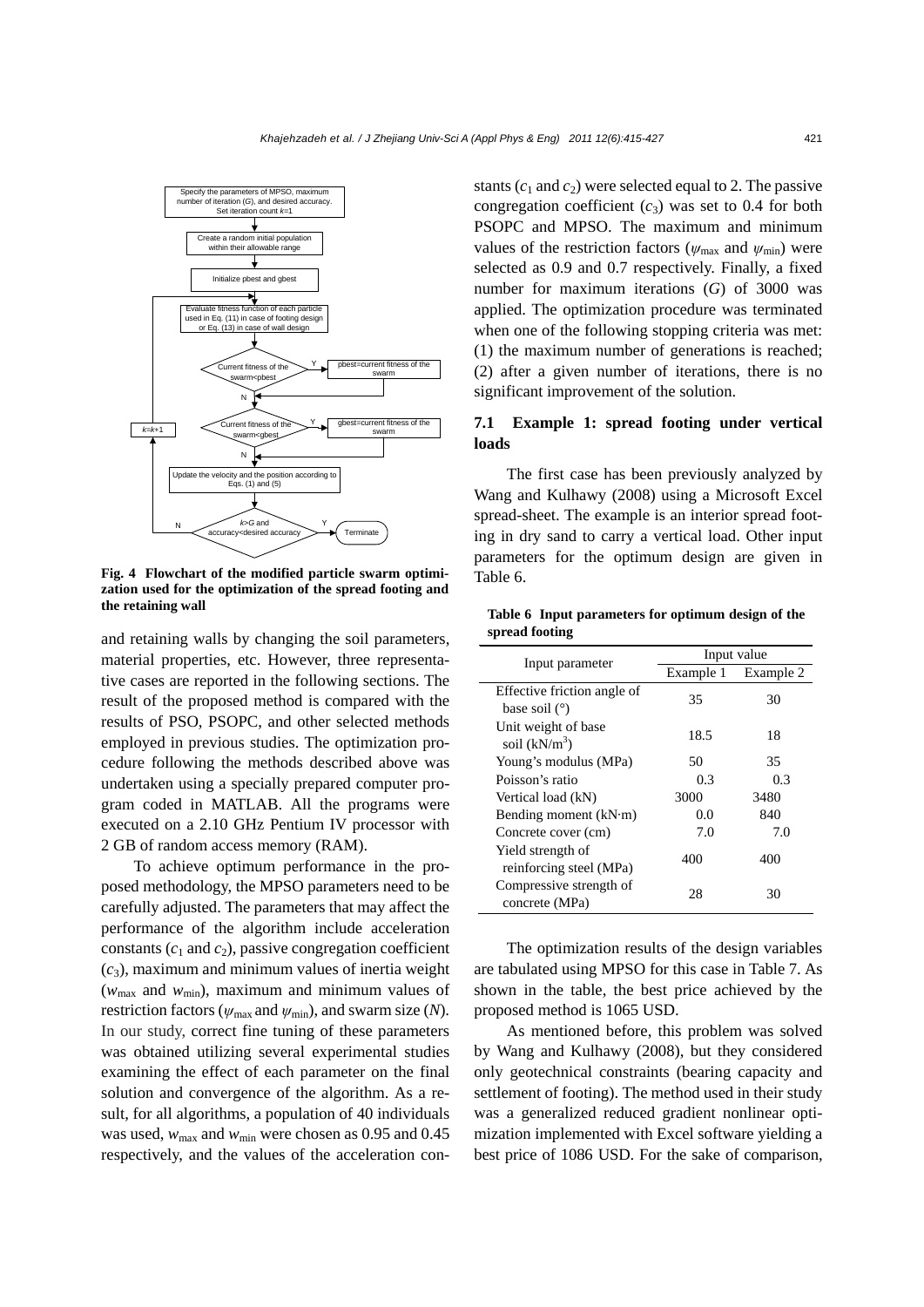|                                          | Optimum value |           |  |  |
|------------------------------------------|---------------|-----------|--|--|
| Design variable                          | Example 1     | Example 2 |  |  |
| Length of footing $(m)$                  | 2.18          | 5.75      |  |  |
| Width of footing (m)                     | 1.70          | 1.70      |  |  |
| Depth of footing (m)                     | 0.56          | 0.67      |  |  |
| Depth of embedment (m)                   | 2.0           | 1.70      |  |  |
| Long direction<br>reinforcement $(cm2)$  | 38            | 160       |  |  |
| Short direction<br>reinforcement $(cm2)$ | 24            | 23        |  |  |
| Best price (USD)                         | 1065          | 2926      |  |  |

**Table 7 Optimization result for spread footing**

the problem was solved again with the same conditions using the proposed procedure, and the best price computed by MPSO was 1028 USD, somewhat lower than the value reported by Wang and Kulhawy (2008).

Table 8 presents a comparison of the results obtained by MPSO, PSOPC, and PSO in terms of the number of iterations, elapse time, and optimum cost achieved by different methods. In order to make a fair comparison among all the three algorithms, the same number of iterations and same ranges of parameters are used. To compare the accuracies of the algorithms, a maximum number of iterations is considered as a stopping condition and the results obtained from the algorithms are compared. The values of the different variables relevant for each algorithm are discussed in the previous section. The best fitness value achieved by each algorithm is a measure of the strength of the algorithm. Each algorithm was run 50 times, and the average elapsed time is considered as a measure of the computational time. As can be seen in Table 8, the best price obtained by MPSO is 1065 USD and is slightly lower than those obtained by PSOPC (1073 USD) and PSO (1115 USD).

Fig. 5 shows the variation in best price obtained by different methods through the optimization

procedure. It is obvious that the proposed algorithm requires far fewer iterations and less computational time when compared with other algorithms (Fig. 5, Table 8). Hence, it can be concluded that the MPSO is the best among the aforementioned algorithms in terms of accuracy and convergence speed.



**Fig. 5 Convergence rate of the algorithms for example 1**

To further validate the reliability of the results, nonparametric statistical analysis of the data obtained from the 50 independent runs is undertaken using SPSS Release 11.5.0 statistic software. In this study, a significance level of 0.05 (*P*-value under 0.05) is considered. First, one sample Kolmogorov-Smirnov test (Kvam and Vidakovic, 2007) is undertaken to determine whether the data has the characteristics of normal distribution. The results are presented in Table 9. As derived from Table 9, the *P*-value (Asymp. Sig.) of each algorithm is less than 0.05, which implies that the values do not match normal (Gaussian) distribution.

Because of non-Gaussian distribution of the data, the Kruskal-Wallis nonparametric test (Kvam and Vidakovic, 2007) is applied to compare the medians of the algorithms (Table 10). The results show that the *P*-value is less than the significance level

|               |              | Best result |            |         | Average result |            |         | Worst result |            |         |
|---------------|--------------|-------------|------------|---------|----------------|------------|---------|--------------|------------|---------|
| Example       | Method       | Iteration   | Elapse     | Optimum | Iteration      | Elapse     | Optimum | Iteration    | Elapse     | Optimum |
|               |              | time(s)     | cost (USD) |         | time(s)        | cost (USD) |         | time(s)      | cost (USD) |         |
|               | <b>PSO</b>   | 2650        | 54         | 1115    | 2980           | 61         | 1128    | 2230         | 43         | 1200    |
|               | <b>PSOPC</b> | 1390        | 24         | 1073    | 1610           | 28         | 1086    | 1150         | 21         | 1137    |
|               | <b>MPSO</b>  | 780         | 15         | 1065    | 880            | 22         | 1080    | 810          | 16         | 1118    |
|               | <b>PSO</b>   | 2910        | 69         | 3125    | 2900           | 65         | 3154    | 2710         | 57         | 3308    |
| $\bigcap$     | <b>PSOPC</b> | 1760        | 38         | 3001    | 1700           | 34         | 3016    | 1740         | 36         | 3095    |
|               | <b>MPSO</b>  | 1430        | 26         | 2926    | 1400           | 23         | 2954    | 1250         | 29         | 3121    |
|               | <b>PSO</b>   | 1820        | 92         | 261     | 2100           | 103        | 265     | 1520         | 75         | 274     |
| $\mathcal{L}$ | <b>PSOPC</b> | 1210        | 61         | 257     | 1400           | 71         | 261     | 1010         | 46         | 279     |
|               | <b>MPSO</b>  | 930         | 42         | 255     | 1010           | 46         | 260     | 1240         | 53         | 281     |

**Table 8 Comparisons of the results of different methods**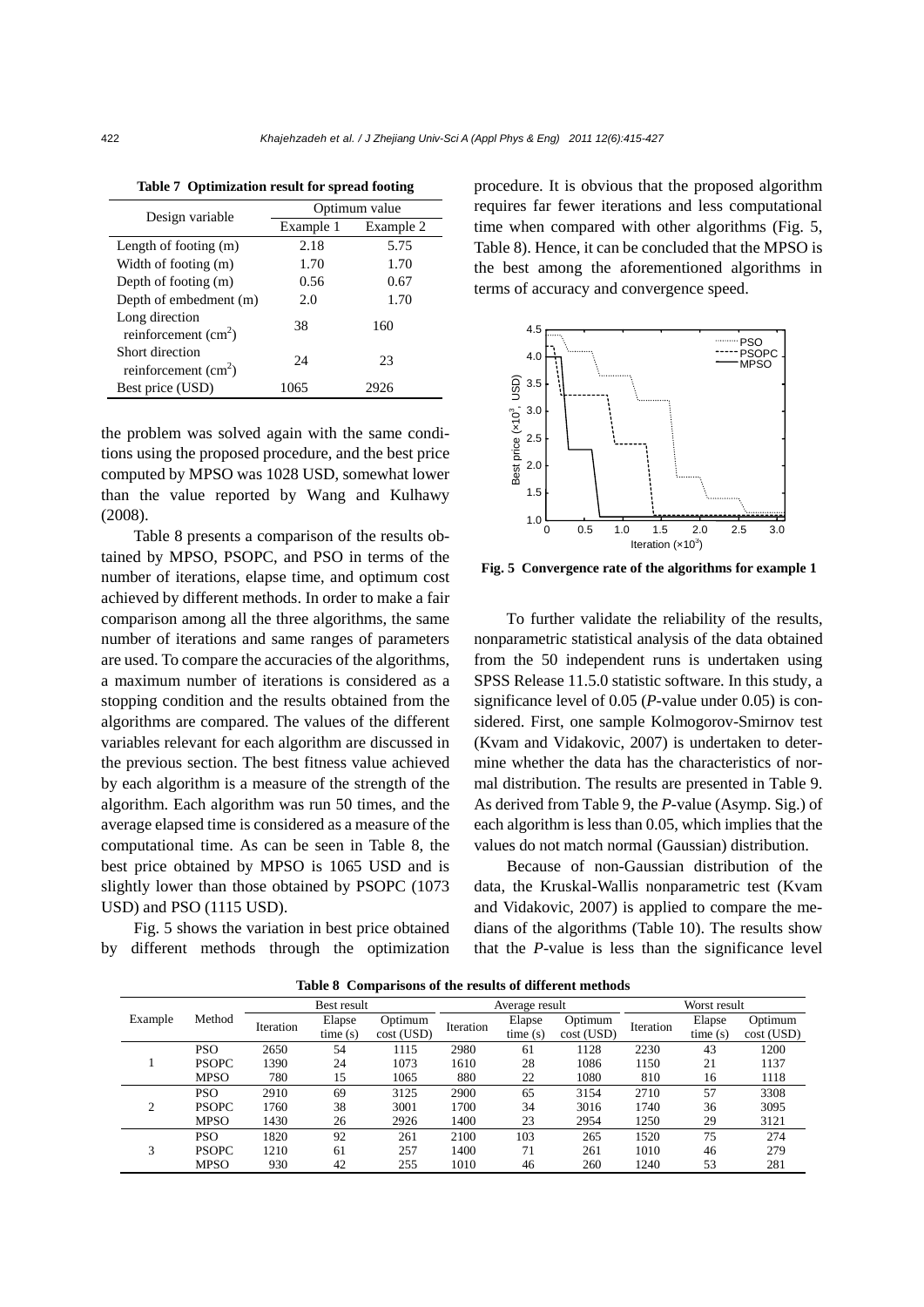|         |              |      | Normal parameter      |          | Most extreme difference |          |                        | Asymp. Sig.      |
|---------|--------------|------|-----------------------|----------|-------------------------|----------|------------------------|------------------|
| Example | Method       | Mean | Standard<br>deviation | Absolute | Positive                | Negative | Kolmogorov-<br>Smirnov | $(2-tailed)$     |
|         | <b>PSO</b>   | 1128 | 18.14                 | 0.303    | 0.303                   | $-0.239$ | 2.143                  | $\Omega$         |
|         | <b>PSOPC</b> | 1086 | 15.86                 | 0.269    | 0.269                   | $-0.202$ | 1.905                  | 0.001            |
|         | <b>MPSO</b>  | 1080 | 13.21                 | 0.23     | 0.23                    | $-0.108$ | 1.629                  | 0.01             |
|         | <b>PSO</b>   | 3154 | 43.4                  | 0.317    | 0.317                   | $-0.252$ | 2.242                  | $\theta$         |
| 2       | <b>PSOPC</b> | 3016 | 27.54                 | 0.416    | 0.416                   | $-0.292$ | 2.939                  | $\boldsymbol{0}$ |
|         | <b>MPSO</b>  | 2954 | 30.06                 | 0.22     | 0.22                    | $-0.176$ | 1.557                  | 0.016            |
|         | <b>PSO</b>   | 265  | 4.51                  | 0.301    | 0.301                   | $-0.181$ | 2.127                  | $\theta$         |
| 3       | <b>PSOPC</b> | 261  | 3.48                  | 0.194    | 0.194                   | $-0.17$  | 1.369                  | 0.047            |
|         | <b>MPSO</b>  | 260  | 4.91                  | 0.265    | 0.265                   | $-0.153$ | 1.874                  | 0.002            |

**Table 9 Single sample Kolmogorov-Smirnov test** 

of 0.05, which verified that there is a significant difference in the medians.

Finally, to make a pair wise comparison between the algorithms to understand the significance of their results and to validate each algorithm separately, this study uses Mann-Whitney *U* test (Kvam and Vidakovic, 2007). As shown in Table 11, all pairs have a *P*-value less than 0.05, which indicated that the three pairs are significantly different. Furthermore, the

**Table 10 Kruskal-Wallis nonparametric test** 

| Example | Method       | Mean<br>rank | Chi-square | df                     | Asymp.<br>Sig.<br>(2-tailed) |
|---------|--------------|--------------|------------|------------------------|------------------------------|
|         | <b>PSO</b>   | 123.59       |            |                        |                              |
| 1       | <b>PSOPC</b> | 60.67        | 96.483     | 2                      | 0                            |
|         | <b>MPSO</b>  | 42.24        |            |                        |                              |
|         | <b>PSO</b>   | 125.5        |            |                        |                              |
| 2       | <b>PSOPC</b> | 73.76        | 128.19     | $\mathfrak{D}$         | 0                            |
|         | <b>MPSO</b>  | 27.24        |            |                        |                              |
|         | <b>PSO</b>   | 108.81       |            |                        |                              |
| 3       | <b>PSOPC</b> | 67.5         | 48.8       | $\mathfrak{D}_{\cdot}$ | $_{0}$                       |
|         | <b>MPSO</b>  | 50.19        |            |                        |                              |

|  |  | Table 11 Mann-Whitney U test |  |  |
|--|--|------------------------------|--|--|
|--|--|------------------------------|--|--|

|                             |                  | Mean      |          | Mann-   | Asymp.     |
|-----------------------------|------------------|-----------|----------|---------|------------|
| Example                     | Pair             | rank      | Z        | Whitney | Sig.       |
|                             |                  | deference |          | U       | (2-tailed) |
| 1                           | <b>PSO-PSOPC</b> | 46.72     | $-8.057$ | 82      | 0          |
|                             | <b>PSO-MPSO</b>  | 49.46     | $-8.53$  | 13.5    | 0          |
|                             | PSOPC-MPSO       | 17.06     | $-2.944$ | 823.5   | 0.003      |
| $\mathcal{D}_{\mathcal{L}}$ | PSO-PSOPC        | 50        | $-8.633$ | 0       | 0          |
|                             | PSO-MPSO         | 50        | $-8.624$ | 0       | 0          |
|                             | PSOPC-MPSO       | 46.52     | $-8.034$ | 87      | 0          |
| 3                           | PSO-PSOPC        | 29.86     | $-5.201$ | 503.5   | 0          |
|                             | <b>PSO-MPSO</b>  | 36.76     | $-6.39$  | 331     | 0          |
|                             | PSOPC-MPSO       | 13.86     | $-2.408$ | 903.5   | 0.016      |

mean rank differences of the MPSO test results are smaller and better than those of PSO and PSOPC algorithms, and the performance of the new method is superior.

## **7.2 Example 2: spread footing under eccentric loads**

The second example considers a reinforced spread footing under an eccentric load in dry sand, input parameters for which are shown in Table 6.

The optimization results for this case are presented in Table 7 and the best price achieved by the MPSO is 2926 USD. A detailed comparison between the results obtained by the present methodology, PSOPC, and PSO is presented in Table 8. It can be observed that the best price achieved by MPSO (2926 USD) is lower than the values obtained by PSOPC (3001 USD) and PSO (3125 USD). Moreover, the result shows that using MPSO to determine the optimum design of spread footing has a faster convergence rate compared with those of PSOPC and PSO.

In this example, Kruskal-Wallis nonparametric test is undertaken because the data do not match normal distribution (Table 9). The results of Kruskal-Wallis test are presented in Table 10. As shown in Table 10, the *P*-value is less than 0.05, which shows a significant difference among the medians of the algorithms. Then, the pair wise comparison between the algorithms is carried out using the Mann-Whitney *U* test (Table 11). The three pairs are significantly different (*P*-value of each pair is less than 0.05), the mean rank difference of MPSO is less than those of the other algorithms, and as a whole, MPSO shows the best performance.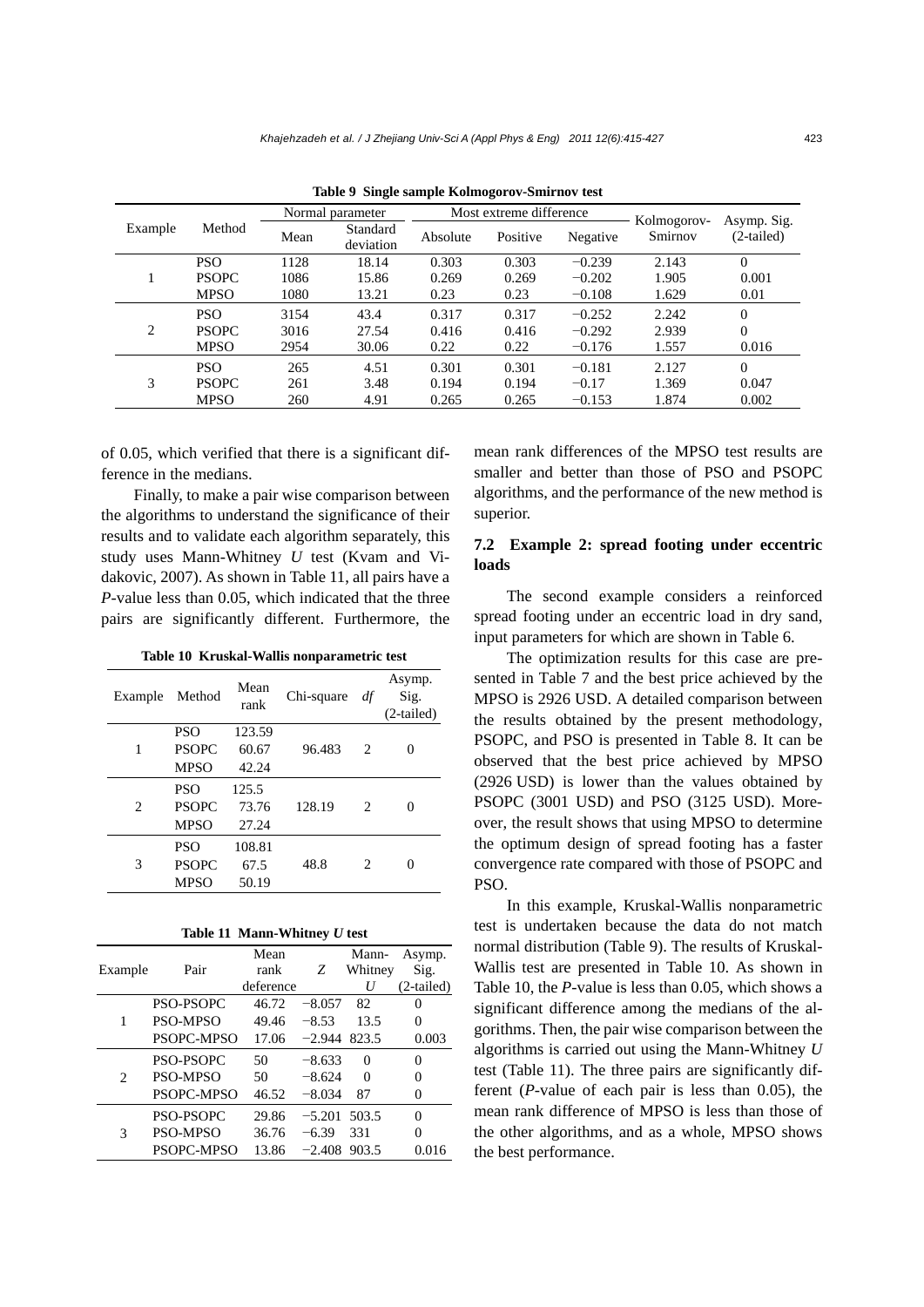### **7.3 Example 3: optimum design of retaining wall**

The objective of this example is to optimize an RCC retaining wall with a height of 3 m. Other input parameters for this example are given in Table 12.

| Table 12 Input parameters for optimum design of |  |  |
|-------------------------------------------------|--|--|
| retaining wall of example 3                     |  |  |

| Input parameter                                | Input value |  |
|------------------------------------------------|-------------|--|
| Height of stem $(m)$                           | 3.0         |  |
| Internal friction angle of retained soil $(°)$ | 36          |  |
| Effective friction angle of base soil $(°)$    | 0.0         |  |
| Unit weight of retained soil $(kN/m3)$         | 17.5        |  |
| Unit weight of base soil $(kN/m3)$             | 18.5        |  |
| Unit weight of concrete $(kN/m^3)$             | 23.5        |  |
| Cohesion of base soil (kPa)                    | 125         |  |
| Depth of soil in front of wall (m)             | 0.5         |  |
| Surcharge load (kPa)                           | 20          |  |
| Backfill slop $(°)$                            | 10          |  |
| Concrete cover (cm)                            | 7.0         |  |
| Yield strength of reinforcing steel (MPa)      | 400         |  |
| Compressive strength of concrete (MPa)         | 21          |  |
| Shrinkage and temporary reinforcement          | 0.2         |  |
| percentage $(\% )$                             |             |  |

Results of the optimization are presented in Table 13. Saribas and Erbatur (1996) solved this example using nonlinear programming. When Saribas and Erbatur (1996) solved this problem, they only considered seven design variables. They used different unit prices without measuring the cost of excavation, formwork, and backfill, and the best price achieved was 82.47 USD/m. For comparison, this problem was solved under the same conditions using MPSO, and the best price computed was 72.20 USD/m. It must be emphasized that the optimum design is dependent on the unit price of construction, which varies from one area to another. Therefore, optimum design will change with variation of the unit prices.

**Table 13 Optimization results for retaining wall of example 3**

| Design variable                                          | Optimum value |  |
|----------------------------------------------------------|---------------|--|
| Width of heel (m)                                        | 0.76          |  |
| Stem thickness at the top (m)                            | 0.20          |  |
| Stem thickness at the bottom (m)                         | 0.35          |  |
| Width of toe (m)                                         | 0.60          |  |
| Thickness of base slab (m)                               | 0.27          |  |
| Vertical steel area of the stem $\rm (cm^2)$             | 14            |  |
| Horizontal steel area of the toe $\text{cm}^2$ )         | 6.3           |  |
| Horizontal steel area of the heel $\text{(cm}^2\text{)}$ | 6.0           |  |
| Best price (USD/m)                                       |               |  |

Fig. 6 and Table 8 present a performance comparison of three algorithms for the optimum design of the retaining wall. As can be seen in Table 8, the best price obtained by MPSO (255 USD/m) is slightly lower than those achieved by PSOPC (257 USD/m) or PSO (261 USD/m). In addition to generating superior results, the MPSO had a very fast convergence rate in the early iterations and performed significantly better than other methods.



**Fig. 6 Convergence rate of the algorithms for example 3**

Moreover, to verify the reliability of the results, a statistical test of the data obtained from the 50 independent runs is conducted. According to the results of Kolmogorov-Smirnov test in Table 9, the data do not have a normal distribution. Hence, Kruskal-Wallis test is undertaken, and the results are presented in Table 10. The results indicate a difference between the medians of the algorithms. Finally, Mann-Whitney *U* test is performed to make a pair wise comparison amongst the algorithms (Table 11). The *P*-value of each pair is less than 0.05, which implies that the three pairs are significantly different. Furthermore, the mean rank difference of MPSO is lower than those obtained by PSO and PSOPC, and indicates a better performance of MPSO.

### **8 Sensitivity analysis**

The first part of this section is concerned with sensitivity analysis to explore the effects of soil properties on optimum design of spread footing. Ground conditions and soil properties are key factors that control geotechnical engineering designs. Therefore, proper site investigation is necessary to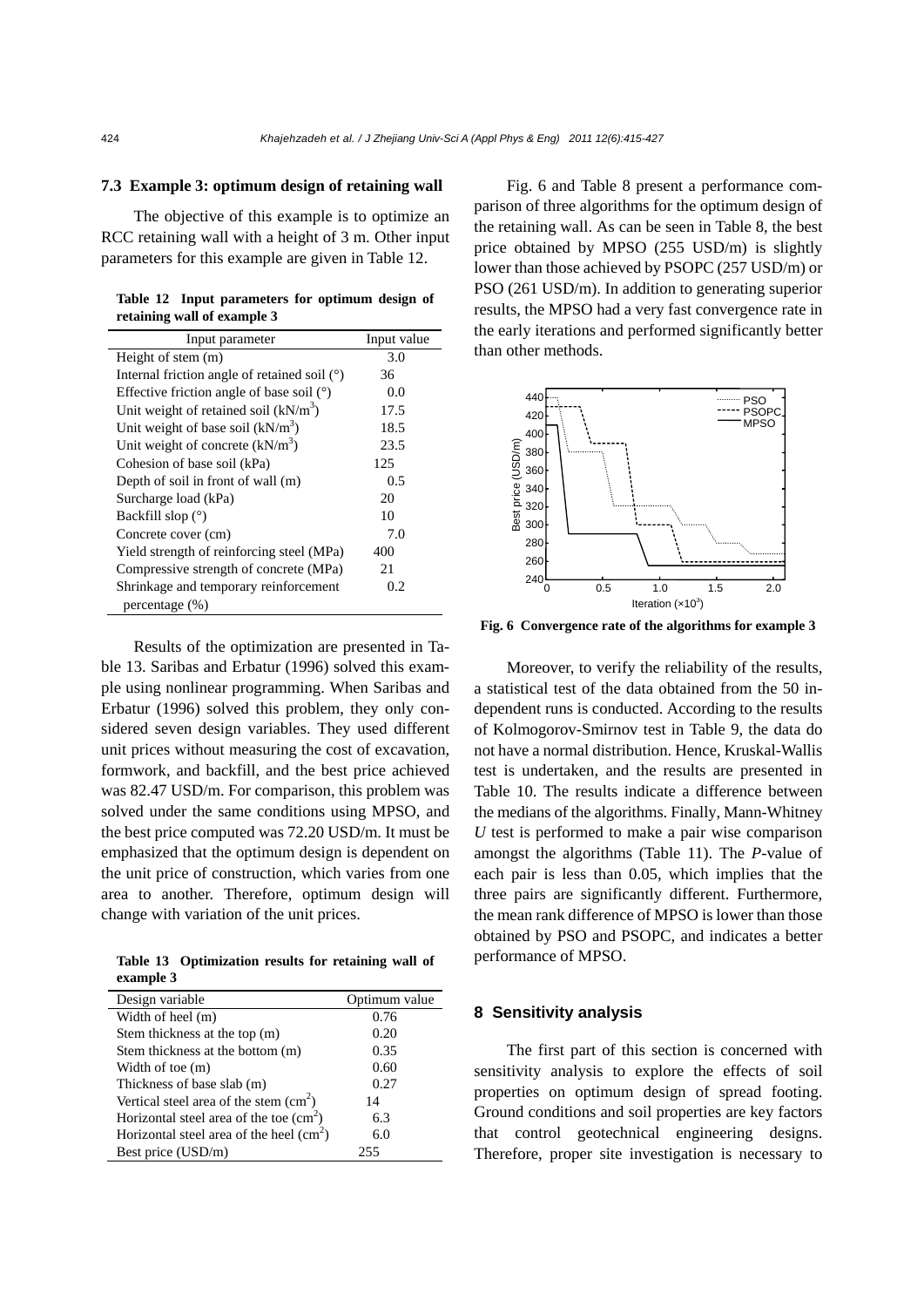define the ground conditions and to establish design input parameters. Furthermore, site investigation should be conducted in a cost-effective manner. An economically optimized design permits quantitative assessment of the benefits of improving soil property characterization by means of a sensitivity study.

In order to investigate the effect of soil properties on the final design and sensitivity analysis of the footing, example 2 is considered in which the total cost of the footing is computed by different values of Young's modulus (*E*), effective friction angle (*φ*′), Poisson's ratio (*ν*), and unit weight of soil (*γ*), and the results are graphically presented in Fig. 7. In the first stage, the total cost of the footing is computed using different values of *E* while other parameters are kept fixed. The value of *E* is gradually increased from 25 to 50 MPa through 10 time steps (equal to 2.5 MPa for each time step). Consequently, the total price decreases from 5060 to 2228 USD. In the second stage, the total price is obtained using different values of effective friction angle of soil while the other properties are kept fixed. The result shows that the total price of the footing is reduced by 2032 USD (from 3910 to 1878 USD) when *φ*′ increased by 20° (from  $25^{\circ}$  to  $45^{\circ}$ ) through 10 time steps. Similarly, Fig. 7 also displays the variations in the best price of the footing with different values of *ν* and *γ* in each of the time steps, while the other parameters are constant. The results shows that variation of Young's modulus and effective friction angle have the greatest effects on total price so that these parameters play a key role in the optimum design of spread footing. In other words, these parameters should be measured as accurately as possible during the site investigation.



**Fig. 7 Effects of soil properties on the total cost of spread footing**

Since an economically optimized design incorporates construction cost estimates, it is possible to explore the effect of design requirements on the construction costs. Fig. 8 illustrates the effects of the safety factor on the construction cost of the spread footing in example 2. The total cost of spread footing versus the effective friction angle of soil with different values of factor of safety (FS) is plotted. It is obvious that by increasing the friction angle of the soil the effect of FS on the total cost of footing is reduced. These variations suggest that, in spread footing design, when the effective friction angle is rather small, FS becomes a sensitive issue and should be chosen with care.



**Fig. 8 Effects of factor of safety on the total cost of spread footing**

Similar investigation is performed for different values of allowable settlement. The results show that, by increasing the effective friction angle (*φ*′), the effect of allowable settlement on the total cost of spread footing will be increased (Fig. 9). This demonstrates that allowable settlement controls the design of shallow foundations when  $\varphi'$  is relatively large, while it has no effect on the final design for soils with low values of *φ*′*.* In this case FS is a significant parameter and it controls the optimum design.



**Fig. 9 Effects of allowable settlement on the total cost of spread footing**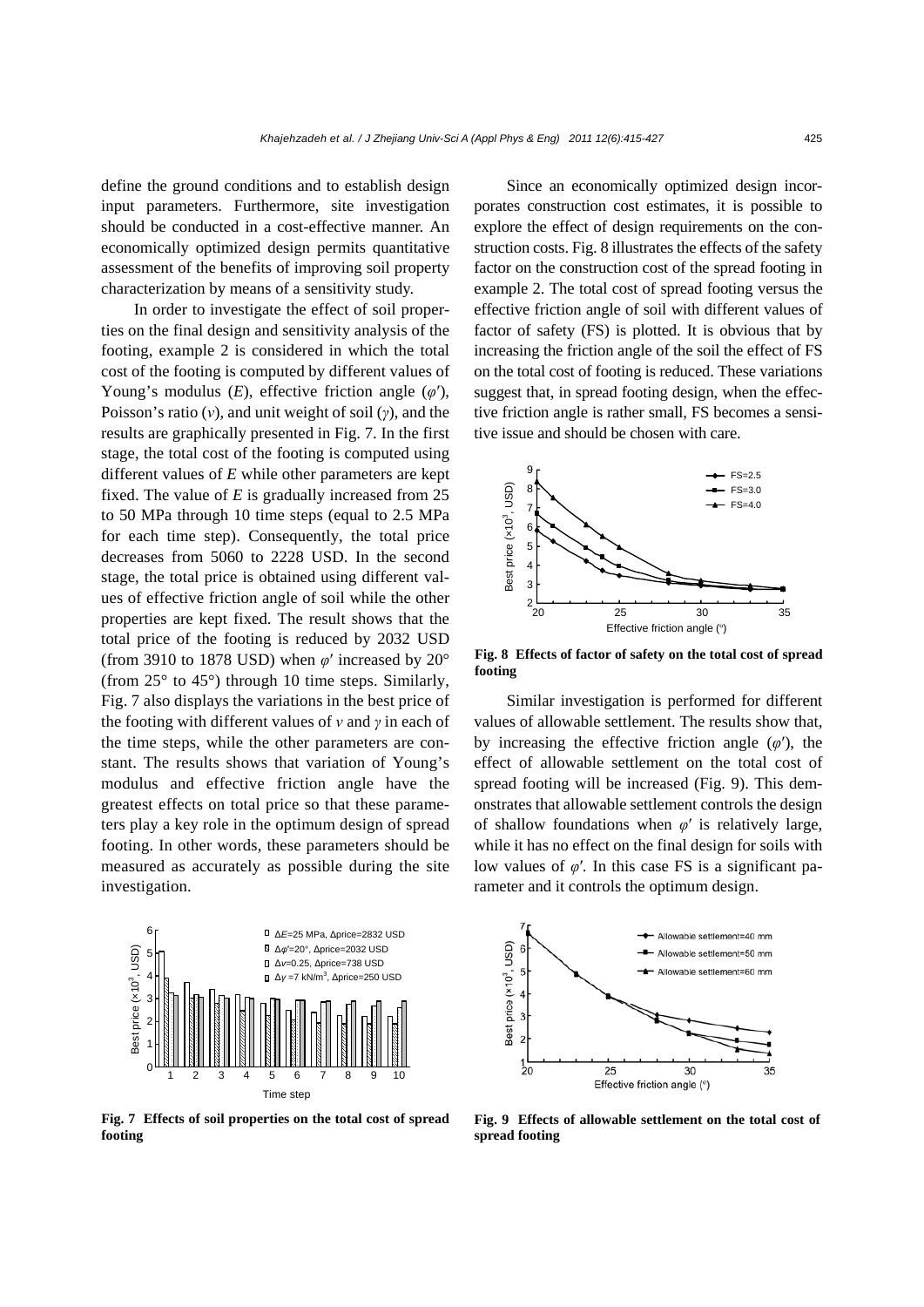In the second part of this section, sensitivity analysis is carried out to investigate the effect of relevant parameters on the optimization of retaining structures using the proposed method. Accordingly, in example 3, the total cost of the retaining wall is computed using different values of the friction angle of retained soil  $(\varphi'_1)$ , unit weight of retained soil  $(\gamma_1)$ , unit weight of base soil (*γ*<sub>2</sub>), and cohesion of base soil  $(c_2)$ . The height of the wall is taken as 4.5 m. In the first stage, the total price of the wall is computed with different values of  $\varphi'_1$  and the other parameters are kept fixed. The results show that, when  $\varphi_1'$  changes from  $25^{\circ}$  to  $45^{\circ}$  during five time steps (equal to  $5^{\circ}$  for each time step), the total price of the wall decreases by 185 USD/m (596 to 411 USD/m). Similarly, to determine the effect of the unit weight of retained soil, the total price of the wall is calculated using different values of  $\gamma_1$ . The result indicates that when  $\gamma_1$  increases from 15 to 20 kN/ $m<sup>3</sup>$  through five time steps, the total price of the wall increases by 18 USD/m. Similar investigation is carried out for  $\gamma_2$  and  $c_2$ , and the results are graphically presented in Fig. 10. It is obvious that the effect of  $\varphi_1'$  on the total cost of the wall is dominant over the other variables.



**Fig. 10 Effects of soil properties on the total cost of retaining wall**

As was mentioned in the previous section, the friction angle of retained soil is the most effective design parameter for RCC retaining walls. Fig. 11 shows the varying construction cost of the retaining wall in example 3 as a function of both the friction angle of retained soil  $(\varphi')$  and height of the wall  $(H)$ . For a given *H*, the construction costs decrease as  $\varphi$ <sup>'</sup> increases. This decline will be intensified when the height of the wall increases. In other words, the friction angle (*φ*′) significantly decreased the total cost of high RCC walls.



**Fig. 11 Effects of wall height on the total cost of retaining wall**

## **9 Conclusions**

In this paper, a modified particle swarm optimization algorithm is proposed for the optimum design of spread footings and retaining walls. Attractive advantages of the presented method are easy to implement, rapidly converging toward an optimum and more accurate solution. The proposed algorithm handles the problem specified constraints using a penalty function method. In the optimization formulation, the objective function was considered as the total cost of structures. All design variables are treated, which vary within the ranges of geotechnical and structural requirements. The performance of the proposed MPSO has been examined over a variety of spread footing and retaining wall problems that three illustrative examples present. The results show that, compared with two other similar methods, PSO and PSOPC, the proposed MPSO calculates smaller values of the objective function in a lower number of iterations, thus demonstrating its reliability and robustness. Furthermore, the result of nonparametric statistical analysis verified the reliability of the new method. Moreover, comparison of the result of the current study with those of previous studies shows the efficiency of MPSO.

Finally, the effects of soil parameters and design requirements on the total cost of spread footing and retaining wall have been investigated using the proposed methodology. The following points were obtained using sensitivity analysis. First, the Young's modulus and effective friction angle of the base soil are the main parameters for optimum design of a spread footing. Second, factor of safety controls the optimum design of the footing when the effective